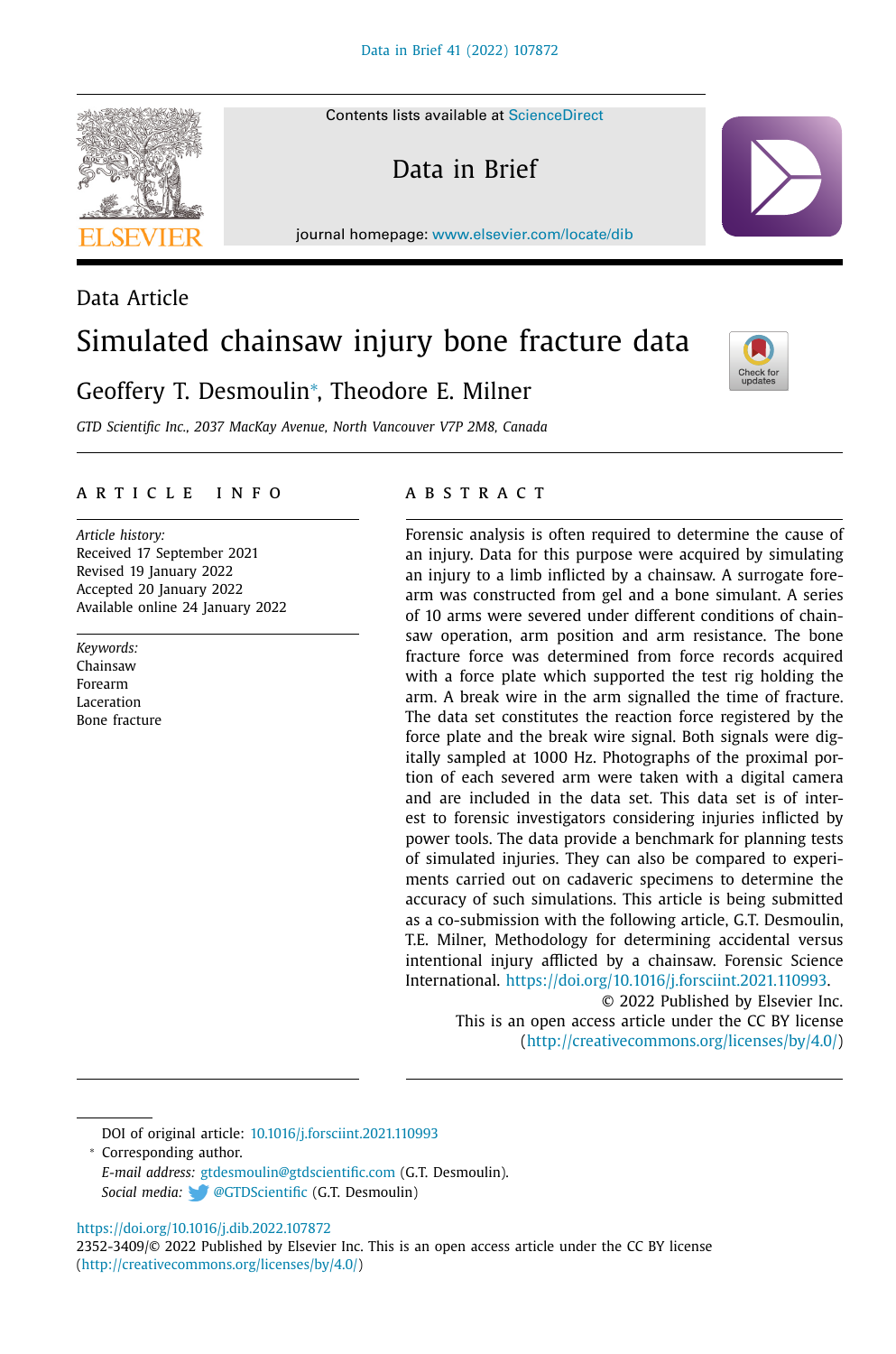## **Specifications Table**

| Subject                        | Materials Mechanics                                                                                                                        |  |
|--------------------------------|--------------------------------------------------------------------------------------------------------------------------------------------|--|
| Specific subject area          | Bone fracture patterns inflicted by chainsaw                                                                                               |  |
| Type of data                   | Force time series, digital images                                                                                                          |  |
| How data were acquired         | Digital sampling of force plate signal with National Instrument DAQ<br>and digital photography                                             |  |
| Data format                    | Raw                                                                                                                                        |  |
| Parameters for data collection | Forceful swing of chainsaw                                                                                                                 |  |
|                                | Free fall drop of chainsaw                                                                                                                 |  |
| Description of data collection | Force plate signals were acquired with a National Instruments data                                                                         |  |
|                                | acquisition system sampling at 1000 Hz. Photographs were taken with                                                                        |  |
|                                | a Canon 7D camera.                                                                                                                         |  |
| Data source location           | Institution: GTD Scientific, Inc.                                                                                                          |  |
|                                | City/Town/Region: North Vancouver, British Columbia                                                                                        |  |
|                                | Country: Canada                                                                                                                            |  |
| Data accessibility             | Repository name: Mendeley Data                                                                                                             |  |
|                                | Data identification number: DOI:10.17632/ctm2pbjpv4.1                                                                                      |  |
|                                | Direct URL to data: https://data.mendeley.com/datasets/ctm2pbjpv4/1                                                                        |  |
| Related research article       | G.T. Desmoulin, T.E. Milner, Methodology for determining accidental<br>versus intentional injury afflicted by a chainsaw, Forensic Science |  |
|                                |                                                                                                                                            |  |
|                                | International 328 (2021) 1-4.                                                                                                              |  |
|                                | https://doi.org/10.1016/j.forsciint.2021.110993.                                                                                           |  |

## **Value of the Data**

- These data show the type of bone fracture pattern expected from a chainsaw injury which is useful in forensic investigations of power tool injuries.
- These data are of value to forensic investigators and clients who hire forensic investigators for cases involving injuries inflicted by power tools.
- These data provide validation of the capacity for high-density foam to represent the mechanical properties of human bone and, thereby, give forensic investigators an additional tool to use for forensic tests.

#### **1. Data Description**

ChainsawData\_25May2018.xlsx is an Excel file containing 10 worksheets. Each worksheet contains a data set from one chainsaw laceration test. There are three columns. The first column is the time relative to contact of the chainsaw with the break wire embedded in the surrogate arm. The second column is the break wire signal measured in volts. The third column is the reaction force of the test rig plus the force applied by the chainsaw measured in newtons (N). The raw signals in volts from loads cells located at the four corners of the force plate were multiplied by their respective calibration factors and summed to get the reaction force. Each worksheet name and a short description of the corresponding test is listed below. Photographs were taken of the lacerated surrogate arm showing the bone fracture pattern for each test. The corresponding file names for the photographs are listed with each worksheet name [\(Table](#page-2-0) 1).

#### **2. Experimental Design, Materials and Methods**

A surrogate arm was constructed using 250-bloom gelatin (Holly North Production Supplies, Burnaby, BC, Canada) with bones cast from high-density foam "bone simulant" (Coast Fiber-Tek Products Ltd., Burnaby, BC, Canada) in a mold, which matched anthropometric measurements for the ulna and radius of a human male, 180 cm in height. In all but one of the experiments,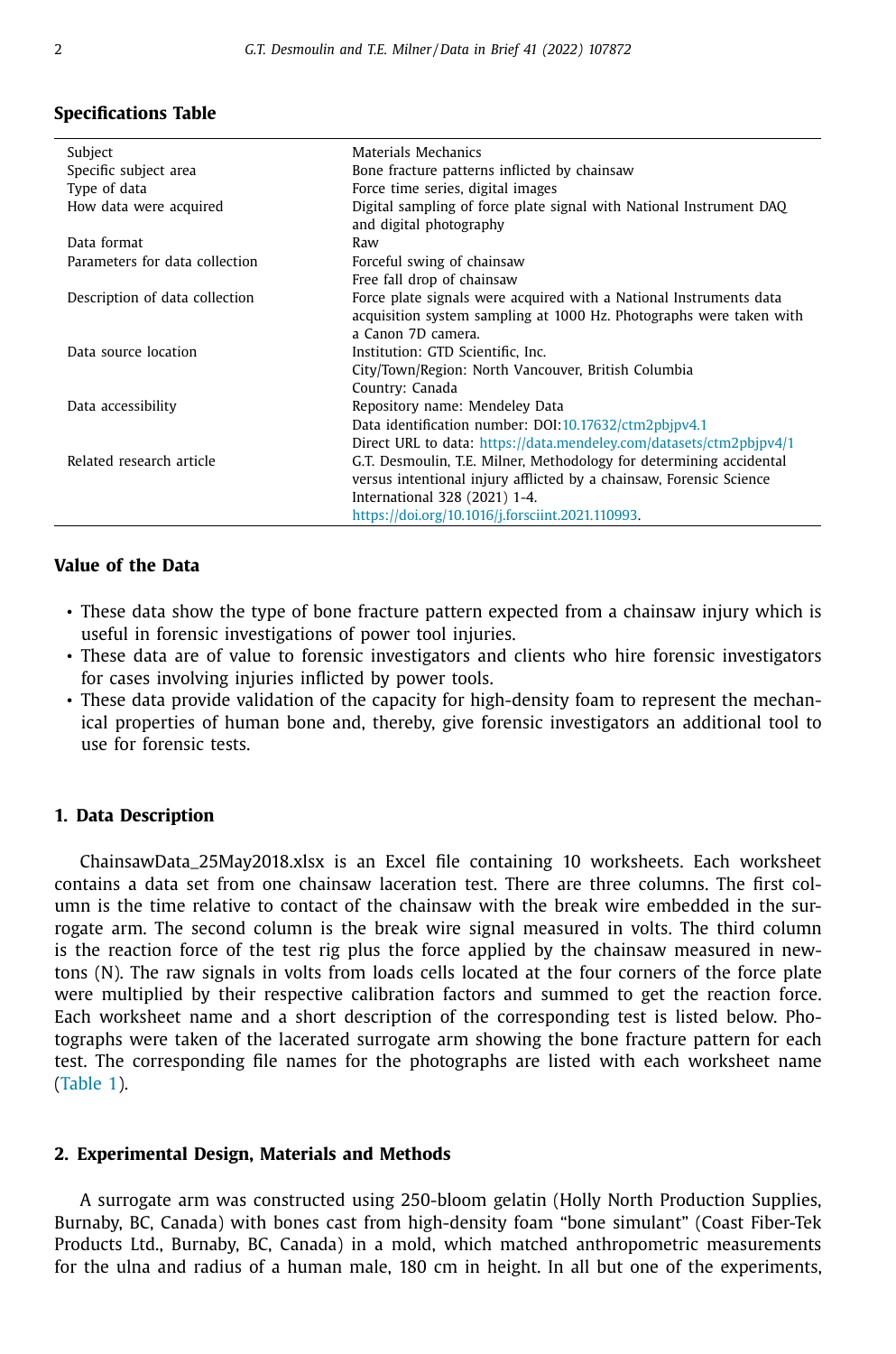<span id="page-2-0"></span>**Table 1**

Worksheet name and description for photographs of injury patterns.

| Worksheet Name  | Description                                  | Photos                      |
|-----------------|----------------------------------------------|-----------------------------|
| 20180514T135708 | chainsaw forcefully strikes arm supported on | IMG_0174.JPG, IMG_0175.JPG, |
|                 | both sides of cut, arm in supinated posture  | IMG_0176.JPG                |
| 20180514T140557 | chainsaw forcefully strikes arm supported on | IMG_0322.JPG, IMG_0323.JPG  |
|                 | both sides of cut, arm in supinated posture  |                             |
| 20180514T142652 | chainsaw forcefully strikes arm supported on | IMG_0184.JPG, IMG_0186.JPG  |
|                 | both sides of cut, arm in pronated posture   |                             |
| 20180514T141957 | chainsaw forcefully strikes arm supported on | IMG_0327.JPG, IMG_0328.JPG, |
|                 | both sides of cut, arm in pronated posture   | IMG_0329.JPG                |
| 20180514T144421 | chainsaw drops on arm supported on both      | IMG_0190.JPG, IMG_0191.JPG  |
|                 | sides of cut, arm in supinated posture       |                             |
| 20180514T143350 | chainsaw drops on arm supported on both      | IMG_0333.JPG, IMG_0334.JPG, |
|                 | sides of cut, arm in supinated posture       | IMG_0335.JPG, IMG_0336.JPG  |
| 20180514T151350 | chainsaw drops on arm supported on both      | IMG_0197.JPG, IMG_0198.JPG, |
|                 | sides of cut, arm in pronated posture        | IMG_0199.JPG                |
| 20180514T144544 | chainsaw drops on arm supported on both      | IMG_0340.JPG, IMG_0341.JPG, |
|                 | sides of cut, arm in pronated posture        | IMG_0342.JPG, IMG_0343.JPG  |
| 20180514T150823 | chainsaw drops with trigger released on arm  | IMG_0347.JPG, IMG_0348.JPG, |
|                 | supported on both sides of cut, arm in       | IMG_01349.JPG, IMG_0350.JPG |
|                 | supinated posture                            |                             |
| 20180514T152754 | chainsaw drops on arm supported on one side  | IMG_0358.JPG, IMG_0359.JPG, |
|                 | of cut, arm in supinated posture             | IMG_0360.JPG, IMG_0361.JPG, |
|                 |                                              | IMG_0363.JPG, IMG_0363.JPG  |

the arm was supported on either end by a wooden test rig, mounted on a force plate. The experiment consisted of lacerating the arm by cutting through it with a chainsaw (Model 445, 18 inch blade, Husqvarna Group, Stockholm and Husqvarna, Sweden). Two modes of cutting were compared. The first mode, which was referred to as 'intentional', had the chainsaw operator deliberately push down on the chainsaw to sever the arm midway between the two supports. The second mode, referred to as 'unintentional', had the chainsaw operator allow the chainsaw to drop onto the arm without adding force to the weight of the chainsaw, i.e. without pushing down. In one additional test, the chainsaw operator released the trigger on the chainsaw before letting it drop so that the blade was not powered, but still rotating due to its momentum, as it contacted the arm. In a final test, the arm was supported on one side only, so that the arm did not offer any resistive force to the chainsaw. Digital photographs were taken with a Canon 7D camera (5184  $\times$  3456 pixel resolution) of the proximal portion of the severed arm for visual analysis of the bone fracture pattern [\[1\].](#page-3-0)

In all tests, the force plate measured the reaction force. The reaction force consisted of the weight of the test rig and the force applied by the chainsaw. A break wire embedded in the arm was used to signal the time at which the chain saw severed the arm. The reaction force and the break wire signal were sampled at 1000 Hz with a National Instruments DAQ. The data files contain the reaction force, as measured in N, beginning 1.001 s prior to the break wire being severed until 4.999 s after the break wire was severed, along with the break wire signal in V [\[1\].](#page-3-0)

## **Ethics Statement**

No ethics approval was required since the experiments did not involve testing with human or animal subjects. All testing was carried out on purely mechanical rigs. The acquired data have not been altered in any way other than being calibrated in appropriate units for analysis.